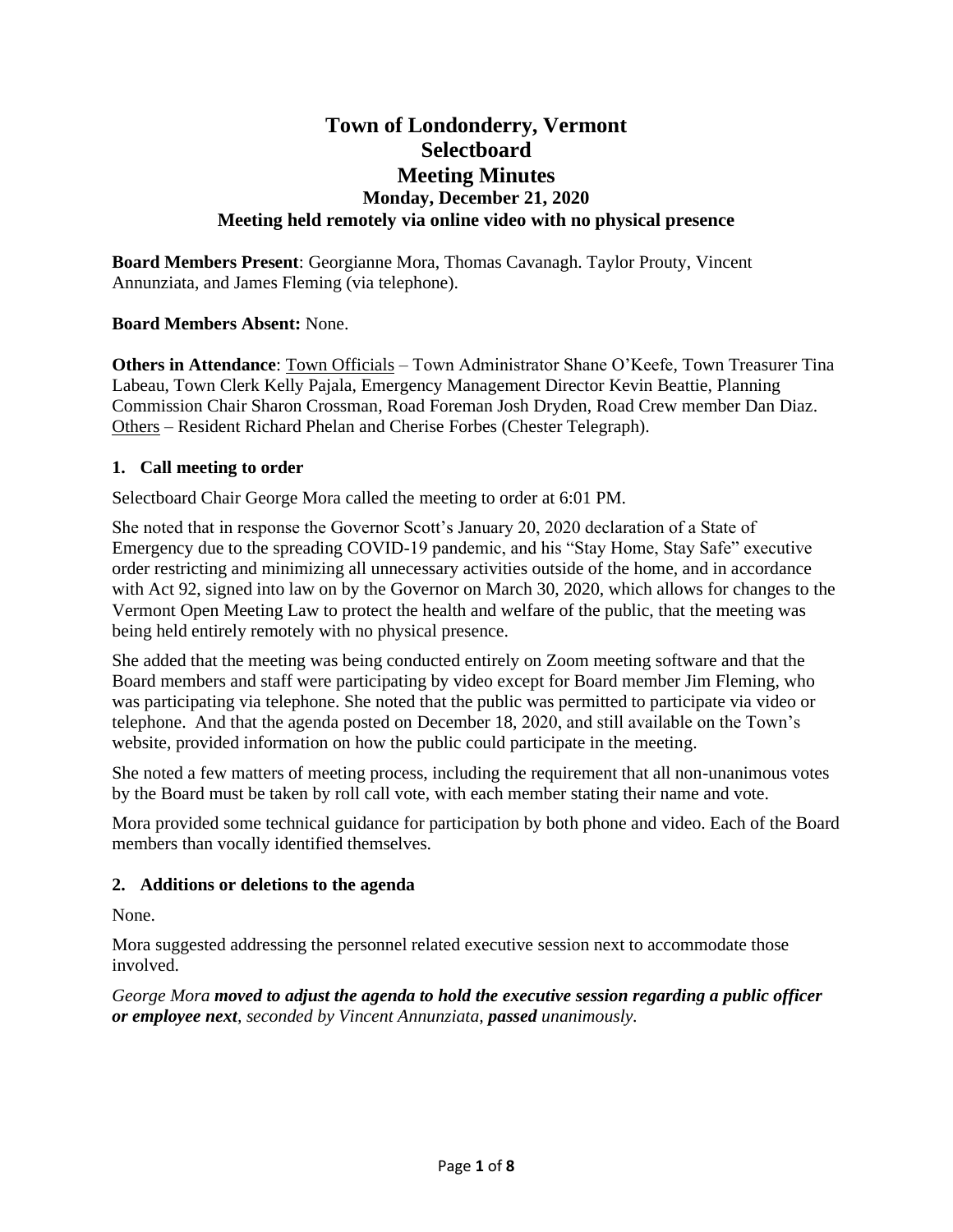**a. Executive Session – The appointment or employment or evaluation of a public officer or employee per 1 V.S.A. 313 (a)(3)**

*George Mora moved to enter executive session to consider the evaluation of a Town employee, pursuant to Title 1 V.S.A Section 313(a)(3) to include all Board members, Dan Diaz, Josh Dryden and Shane O'Keefe, seconded by Jim Fleming, passed unanimously.*

The Board entered in executive session at 6:06 PM. Dryden and Diaz left the executive session at 6:20 PM. The Board came out of executive session at 6:34 PM.

*Taylor Prouty moved to move item 11.e to follow the executive session that was moved to the beginning of the meeting, seconded by Tom Cavanagh, passed unanimously.*

### **b. Consider employee compensation matter**

*Taylor Prouty moved to increase the hourly pay for Road Crew member Dan Diaz from \$21.00 to \$21.75 as of this pay period, seconded by Vincent Annunziata, passed unanimously.*

# **3. Minutes Approval – Meeting(s) of 12/7/2020**

*Tom Cavanagh moved to approve the minutes of the Selectboard meeting of December 7, 2020, seconded by Vincent Annunziata, passed unanimously.*

# **4. Selectboard Pay Orders**

*Tom Cavanagh moved to approve the pay orders for payroll and accounts payable, seconded by Vincent Annunziata, passed unanimously.*

### **5. Announcements/Correspondence**

O'Keefe noted that new Zoning Administrator and Floodplain Administrator Will Goodwin has begun work and all is good.

He mentioned that the Town Garage generator connection has been delayed due to accumulation of water and there is likely to be an additional \$300 project cost.

O'Keefe informed the Board that the Town was successful in receiving a \$22,000 planning grant for the Main Street study and master plan for the north village center, noting that Planning Commission Chair Sharon Crossman did a wonderful job putting together an excellent application.

The Town Office internet booster was installed and is operational and invited the public without internet connectivity to feel free to use the public Wi-Fi, but to park away from the building if possible.

O'Keefe noted that Bob Borella has stepped down from the Energy Committee, and that the vacancy would be advertised as soon as possible. He mentioned that Bob was a member from the Committee's inception and did a great job for the Town in that role.

He also noted correspondence included in the Board's meeting packet was as follows:

• A letter from the Vermont League of Cities and Towns seeking candidate for the VLCT-PACIF Board of Directors.

Tina Labeau noted that the Clerk's and Treasurer's offices would close at noon on Christmas eve and New Year's eves, and would be closed on both Christmas and New Year's days. And she suggested that people purchase Transfer Station passes as stocking stuffers.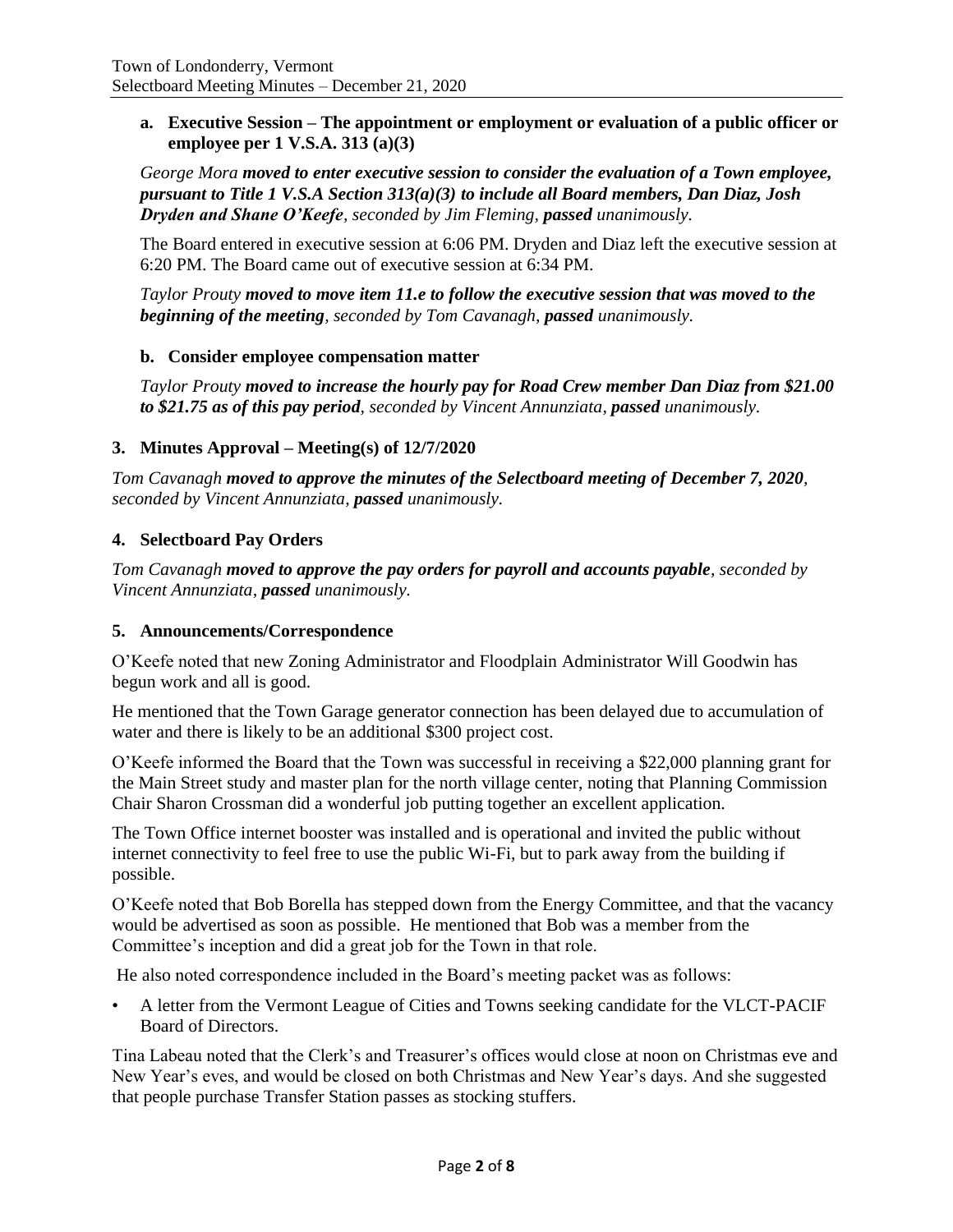Annunziata reminded people in the Main Street area of north village about the Town's trash burning ordinance. He noted that he and Health Officer Rich Phelan had done some scouting recently as this has been occurring of late, and they are soon to determine the source.

Mora noted continued complaints about speeding traffic on VT Route 100, and while the Town has no jurisdiction on State highways, the Board and staff are working on this. She asked that the public be mindful of their speeds particularly as they are hitting speed zones. O'Keefe mentioned that the Windham County Sheriff's Department generously offered its mobile radar speed cart recently and that he has received the results of the counts taken, which he is reviewing with the WCSD.

# **6. Visitors and Concerned Citizens**

Richard Phelan thanked the Highway Department for doing a great job with the roads during the recent storm. He noted that there was a potential for flooding with the predicted rain. He offered best wishes for the holidays to those present and noted his happiness with being in Londonderry.

# **7. Town Officials Business**

# **a. Emergency Management Director – COVID-19 response updates**

Kevin Beattie noted that he has checked in with local social service agencies with regard to COVID-19, and funding appears good for providing food and other services. He mentioned that regional and state-wide housing is a problematic, and that there are newly homeless due to the pandemic.

He mentioned that COVID-19 vaccinations have begun, and healthcare workers and responders are getting vaccinated, but it will be a slow process. He suggested that people contact their medical providers for the best information on when and how to get vaccinated.

### **b. Town Clerk -- Discuss alternatives for 2021 Town Meeting**

Kelly Pajala explained to the Board alternative ways to handle the 2021 Town Meeting in order to address concerns with the COVID-19 pandemic, and noted that the Board's meeting packet included information from the VLCT on this.

She noted that recent legislation allows the Selectboard now to vote to hold Town Meetings by Australian ballot in 2021, and which requires an informational meeting for Voters, and does not bind the Town to Australian ballot for future years. Pajala explained that Australian ballot in this case is where Voters decide all Town Meeting articles and Town Officer elections by paper ballot similar to casting ballots for the School Districts, and primary and general elections.

There are other options to postpone the Town Meeting, she mentioned, that would potentially allow for traditional floor votes. The first is presently permitted by law, where the Town Meeting is warned for and briefly held on the regular Town Meeting day (March 2, 2021), with as few as three people in attendance including the Moderator, and immediately recessed to a date certain, and then reconvened on that date. It was clarified that those present must meet applicable COVID-19 protocols for room density, and a majority of those present must vote to recess the Town Meeting.

She noted that the Legislature is working on an alternative to this, which may become effective in mid-January, where the Selectboard can vote to reschedule its annual Town Meeting in 2021 to later date.

Pajala suggested holding a Town meeting outside at Pingree Park as far into May 2021 as possible, and explained the benefits of this and suitability of the location based on previous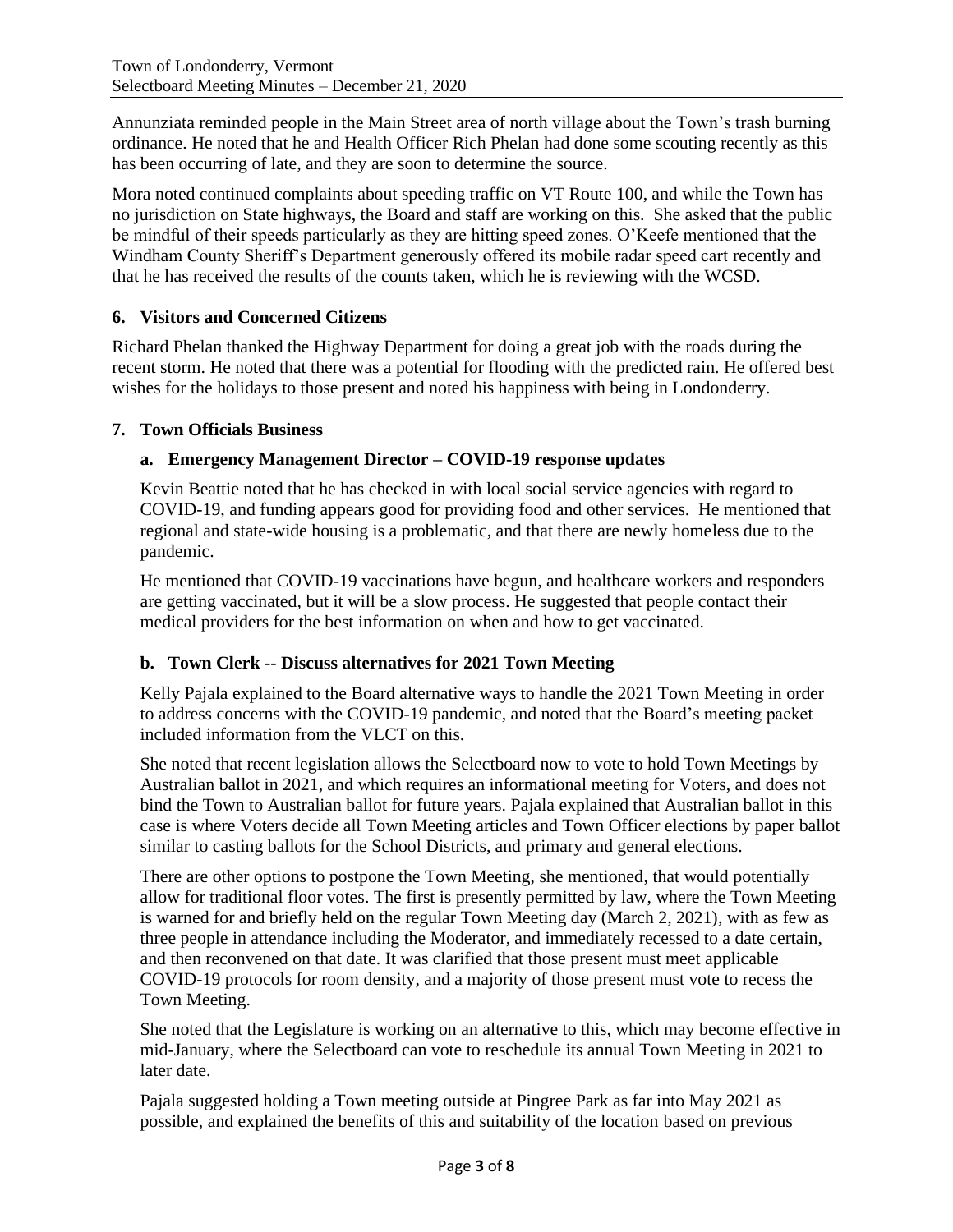outdoor activities there. It was noted that mask-wearing and physical distancing precautions would still be in effect even in the late spring due to the timing of general vaccination rollout.

There was general discussion of the pros and cons of the various alternatives, including their relative financial costs. Pajala noted that it is possible that Towns would have the ability in the proposed legislation of mailing all ballots out to the public, and that the State may have financial support for some costs of using Australian ballot.

Labeau mentioned that the Town Report deadlines depend on the Town Meeting date, so a decision on how to proceed should be made soon. There was general agreement that the Board and staff should continue with the process of budgeting and assembling the Town Meeting warning assuming the standard Town Meeting date but to be flexible with the means and date of voting for now.

Pajala suggested that the Board continue discussing how it wishes to proceed. Mora noted that the more discussion that takes place the more potential there will be for community feedback on preferences. Pajala noted that the School District is continuing on with its standard practice of holding Australian balloting and elections on Town Meeting day.

# **8. Transfer Station/Solid Waste Management**

### **a. Updates**

None.

# **9. Roads and Bridges**

### **a. Updates**

Prouty mentioned that the new Road Crew employee was unable to get drug test results in time for his CDL test and new test is scheduled for 12/31/202. He raised the question of whether qualified and properly licensed non-employees could fill in for Town employees in Town trucks when the Road Crew is short a person. He also noted that a qualified CDL driver must accompany the new employee to the CDL test. Mora noted that before the recent storm there had been contact with Hunter Excavation and the company was willing to assist with its own driver and vehicle. O'Keefe clarified that only Town employees can drive Town vehicles.

How to address road maintenance if it storms on the day of the CDL test was discussed, and it was agreed to wait and see how the weather shapes up.

Prouty raised the matter of the Town Garage breaker panel needing to be replaced due to moisture infiltration. He noted ongoing condensation issues in the building and the need to have someone look into the cause of the moisture; whether it's a structural problem such as a roof leak, or more of an operational matter. It was agreed that this needs to be addressed as soon as possible.

### **10. Old Business**

# **a. Platt Elevation Project – Discuss project status**

O'Keefe again briefed the Board on the status of the project, noting that an email from the advisor to the contractor (who is also the property owner) was included in the meeting packet that states the construction is being delayed to the spring of 2021 due to unavailability of the prime subcontractor.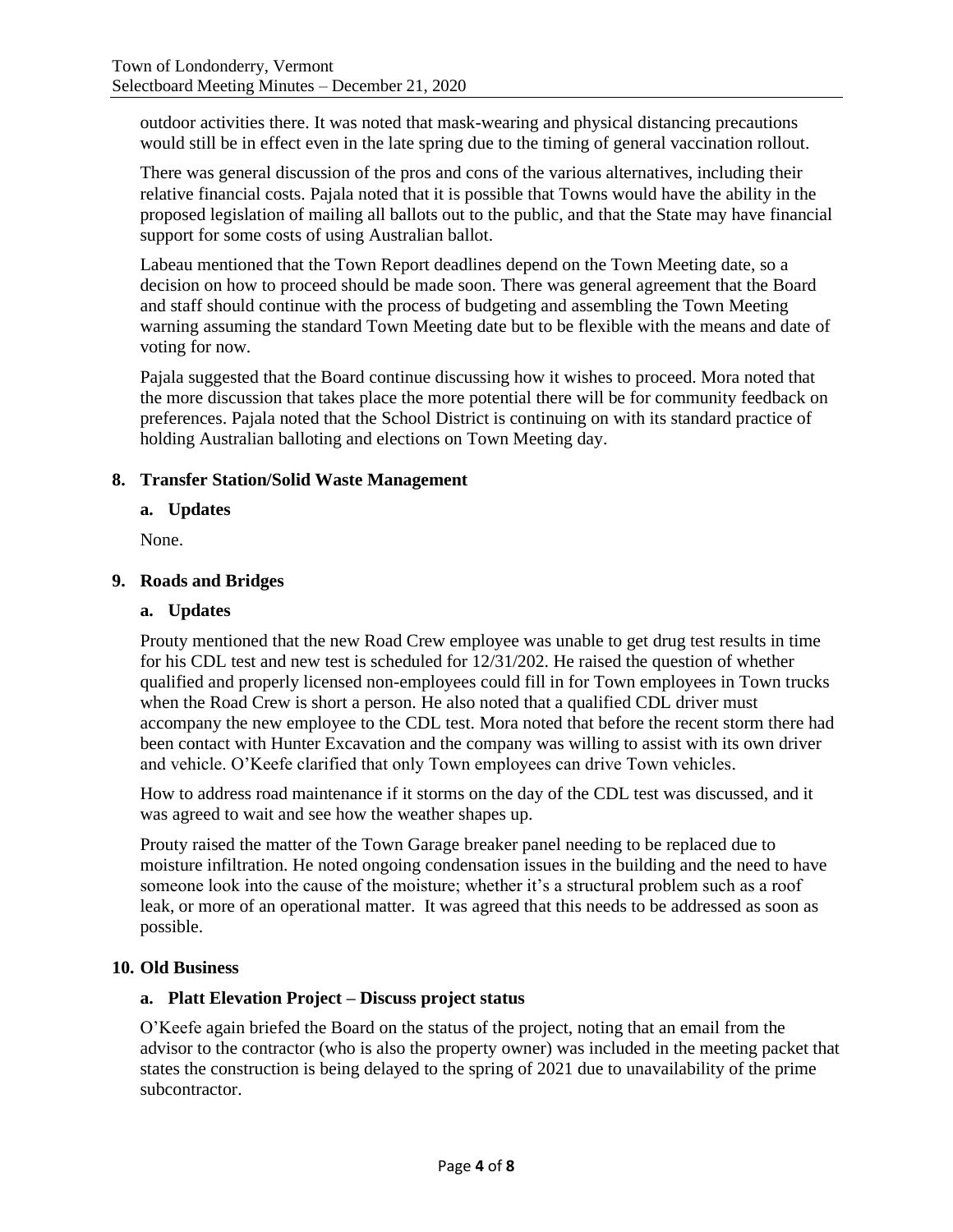He expressed his concern that the contractor's bid is over a year old and the numbers may be stale at this point, and he want to make sure that the bidder will keep the bid price as FEMA is unlikely to allow for an increase in grant funds. O'Keefe also noted that the project completion date in the grant is May of 2021, but that the State of Vermont is seeking to extend the timeframes for this and similar projects.

### **b. Appeal of Vermont Woodchips – Authorize mediation representation**

O'Keefe explained that this matter has to do with Zoning appeals for a 2019 Notice of Violation and subsequent Development Review Board decisions related to property of Vermont Woodchips located on Winhall Station Road, and the need to authorize mediation as a means of resolution.

*Taylor Prouty moved to appoint both the Town Administrator and Selectboard Chair to represent the Town in mediation in the matter of the Appeal of Vermont Woodchips, and authorize the Selectboard chair to execute any documents necessary to engage in the mediation process, seconded by Vincent Annunziata, passed unanimously.*

# **c. Ratify 12/7/2020 Board vote regarding renaming of Legal Trail #4**

The matter of a renaming legal Trail #4 was added to the agenda at the previous regular meeting and therefore required ratification per the Board's Rules of Procedure.

*Tom Cavanagh moved to ratify the Board's December 7, 2020 decision to rename Legal Trail #4 to Shatterack Mountain Road, seconded by Taylor Prouty, passed unanimously.*

### **d. FY2021 budget adjustments**

The Board reviewed adjustments to the existing year budget proposed by O'Keefe to address and properly allocate the recent personnel changes regarding zoning administration and the Town Administrator's office. O'Keefe mentioned that there was \$900 savings from the changeover, which he recommended applying to the Town Attorney budget line to address an over expenditure and maintain a balanced budget.

*Taylor Prouty moved to approve the recommended fiscal year 2021 budget adjustments to accommodate the recent hiring of a part-time Zoning Administrator/Floodplain Administrator, and resignation of the Assistant to the Town Administrator, seconded by Jim Fleming, passed unanimously.*

### **11. New Business**

### **a. Review and discuss proposed FY2022 Budget**

Labeau reviewed with the Board the proposed FY2022 budget line-by-line, beginning with revenues and then expenditures.

Highlights include the following:

- Addition of life and disability insurance for full-time employees at an annual cost of \$191 per employee.
- Legal expenses increased to \$8,000 to reflect past expenses.
- Increase website cost to \$4,000 to address the need for a new Town website.
- Transfer Station changes as follows:
	- o Trash hauling costs increase to \$195,000.
	- o An electrical upgrade expense of \$11,000.
	- o Recycling hauling increase to \$50,000.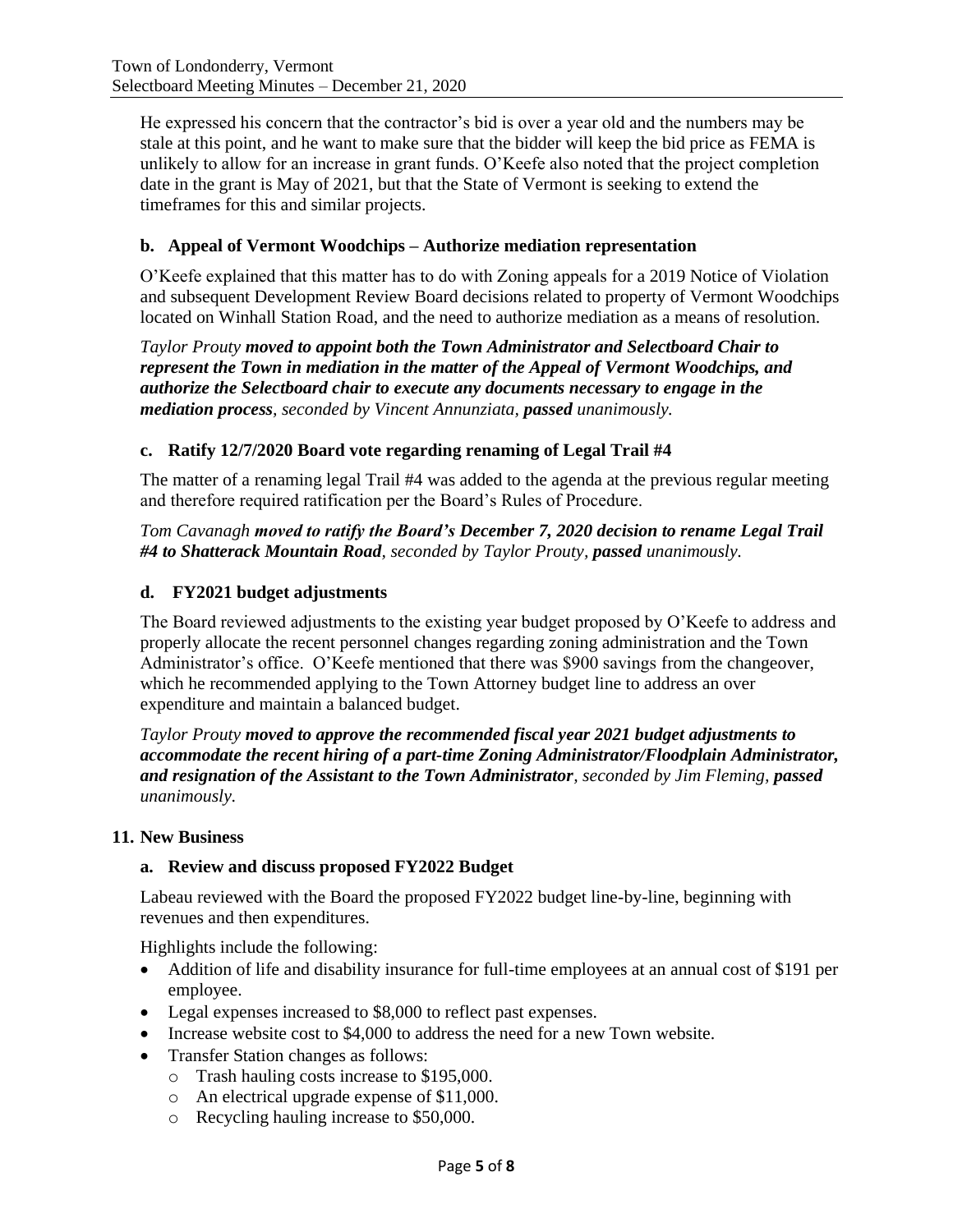- o Hazardous waste contract increases to \$23,000
- Debt service costs are reduced to \$138,192 as several equipment items have been paid off.
- Highway insurance health costs are increased.
- Road paving is increased to \$200,000 to keep up with resurfacing needs.
- Sand and salt for winter maintenance are increased to \$100,000 and \$45,000, respectively.
- Emergency management expenses are reduced to \$1,000.
- Addition of a new full-time position shared between the Highway Department and buildings and grounds, the total cost of which would be \$79,600.
- Contributions to both the highway equipment capital reserve fund and the buildings capital reserve funds are reduced by \$20,000 each, to \$100,000 and \$80,000, respectively.

Crossman spoke to the Planning Commission's proposed budget, and mentioned that various categories would change but the bottom line would remain the same. She will submit these changes to Labeau, she stated. O'Keefe was asked to look into establishing a Zoom account for the Planning Commission. Crossman also mentioned an historic preservation grant application being worked on for Town Hall renovations that could be bring in between \$50K to \$100K.

Pajala spoke to the Parks Board budget, which shows a small increase. She noted that the tennis court needs to be resurfaced, and that pickleball lines will be painted on the tennis courts. Other improvements will be paid for from the various park funds and not the general fund.

The Board reviewed and discussed at length a proposal for a new full-time employee to be allocated between the Highway Department and various buildings and grounds needs. The overall cost was budgeted at \$79,600. There was discussion about the needs of the Town's various buildings and the idea that the new employee can address immediate repair and maintenance issues for all departments, and conduct repair issues before they become more problematic and expensive, thereby protecting the Town's infrastructure investments. The needs of the Highway Department during storms and road construction and maintenance projects was also discussed. Prouty noted that the Road Crew at present is not able to flag roadside projects properly due to the lack of staff. Cavanagh questioned the wisdom and cost of creating this as a new full-time position, noting that a part-time position may be more appropriate. Annunziata also suggested this as a part-time position. Prouty mentioned that the right person in the job may be worth the cost, and noted several projects and initiatives that can be addressed with this position. The lack of depth with the Road Crew was also mentioned as an issue, as one employee being ill during a snowstorm can create a significant problem. Pajala mentioned that the Parks Board will want to discuss this position further as having an employee monitoring parks facilities has proven helpful in the past, and there is a need for assistance such as this. Labeau also suggested that the person could fill in at the Transfer Station as needed. Mora recommended keeping the proposal in the budget for the Voters to consider.

O'Keefe confirmed that according to VLCT appropriations to existing capital reserve funds can be handled in the budget as separate budget lines and do not have to be voted as separate Town Meeting articles. Labeau spoke to the reductions of contributions to the capital reserve funds, which would be for a one-year period to help keep down taxes.

Labeau noted that the Board has until the second meeting in January to approve a final budget.

The municipal budget impact so far, without inclusion of annual appropriations, is less than a penny on the tax rate, generating a tax billing increase of \$8.74 per \$100,000 of property value.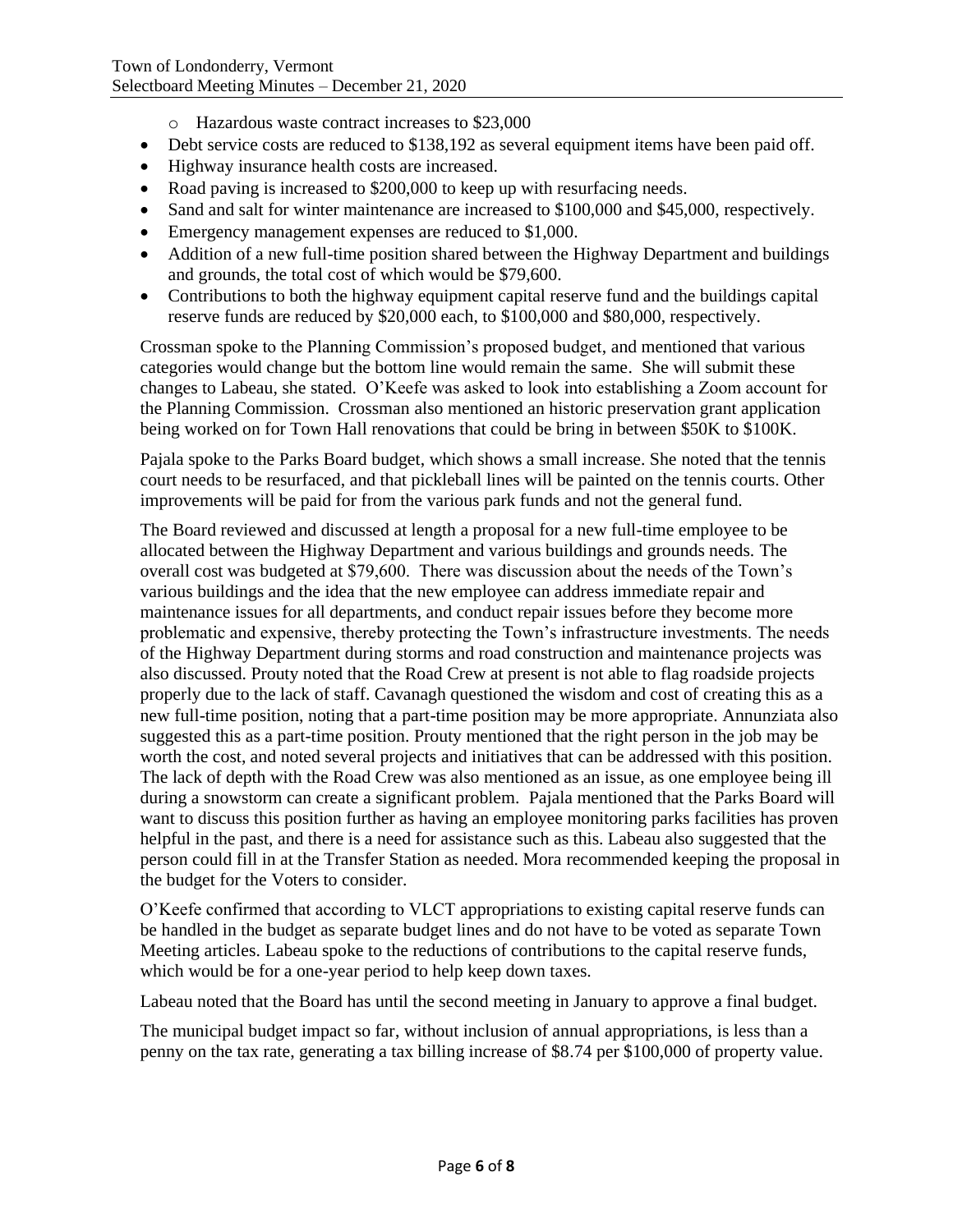# **b. Discuss 2021 Town Meeting appropriations**

The Board reviewed and discussed requested appropriations from various local and regional organizations, all of which have submitted required paperwork except for the American Red Cross.

It was noted by Labeau that generally all allocations remaining at the same level are included in a single article, except for a few municipal service allocations which are addressed separately on their own. Pajala confirmed that signatures are still required for petitioned warning articles.

There was discussion about paring down the appropriations to address the need to reduce taxes. The services and value that many of the funded organizations and entities provide to the community was also discussed. There was some debate about either reducing all appropriations or zeroing out appropriations for less crucial entities to ensure more crucial entities remain level funded.

It was agreed to review this again at the next meeting or at a special meeting. It was also suggested that individual entities could be contacted to determine if there was a lesser figure that they can live with for the next year.

### **c. Discuss options for funding of economic recovery/development**

Mora noted that this matter has come up out of discussion on fundraising for Project Londonderry, and how the Town could receive private donations for its activities.

O'Keefe explained that the Town could vote to establish a capital reserve fund specific to these purposes that can accept donations, though any expenditures from the fund must be used only for those purposes in the article as approved at Town Meeting.

He also noted that, according to VLCT, the Town can accept earmarked donations and retain the funds in the General Fund without lapsing into fund balance at fiscal year-end provided they may only be used for the purpose for which they were donated.

Crossman stated that working groups involved in Project Londonderry are in the process of establishing a not-for-profit  $501(c)(3)$  organization to allow for private donations that can be used more freely as well as directed to the Town if appropriate.

It was agreed to further explore establishing a capital reserve fund for economic recovery, revitalization and development, and O'Keefe will draft a Town Meeting article for Board review.

# **d. Executive Session – The appointment or employment or evaluation of a public officer or employee per 1 V.S.A. 313 (a)(3)**

Addressed earlier in the meeting.

### **e. Consider employee compensation matter**

Addressed earlier in the meeting.

**f. Executive Session – Pending or probable civil litigation or a prosecution, to which the public body is or may be a party, per 1 V.S.A. 313 (a)(1)(E)**

*George Mora moved to enter executive session to discuss pending civil litigation to which the Town is a party, pursuant to Title 1 V.S.A Section 313(a)(1)(E), seconded by Tom Cavanagh, passed unanimously.*